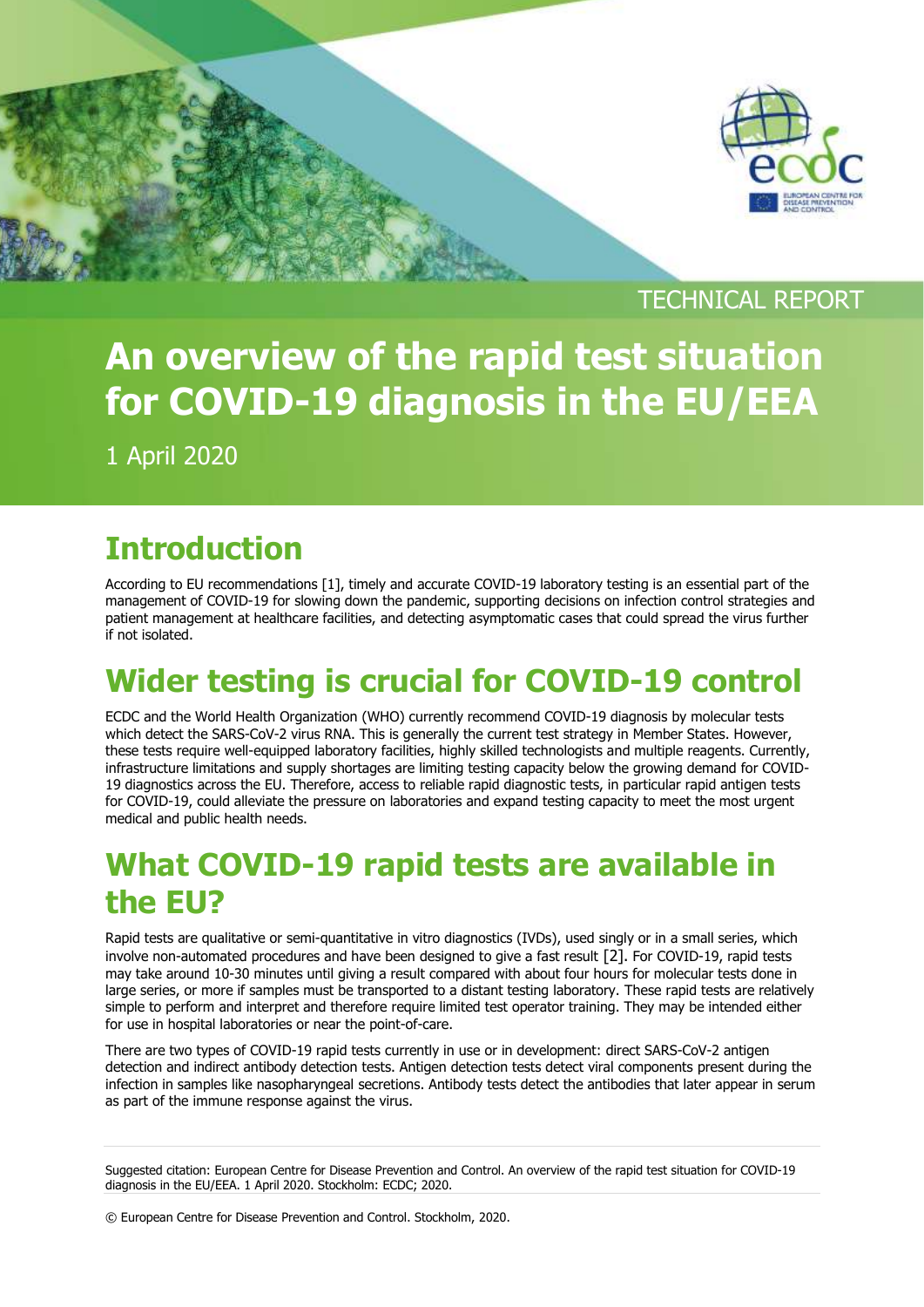**Rapid antigen tests:** The non-governmental organisation FIND [\(https://www.finddx.org/\)](https://www.finddx.org/) lists ten CE-marked rapid SARS-CoV-2 antigen detection tests, meaning they conform with the relevant EU legislation, Directive 98/79/EC on IVDs. However, they are not necessarily available to purchase on the EU market as the manufacturer may mark them for third-country markets or there may not be distributors selling these devices in all Member States. Reports from competent authorities of 18 European countries indicate three such CE-marked devices as of 26 March 2020.

**Rapid antibody tests:** In addition, there are many (over 60) CE-marked rapid SARS-CoV-2 antibody tests and more continue to be placed on the market. Research groups have also developed and are validating in-house antibody detection tests for SARS-CoV-2 [3, 4] which may serve as potential platforms for commercial tests in the near future. It should be underlined that SARS-CoV-2 antibody detection tests have limited usefulness for early COVID-19 diagnosis as it can take 10 days or more after onset of symptoms for patients to become positive for detectable antibodies [3,4], and because the antibodies persist long after the infection has cleared.

### **Are all CE-marked COVID-19 rapid tests ready to use in routine diagnostics?**

According to IVD Directive 98/79/EC, to affix the CE-mark to COVID-19 diagnostic devices to be used by health professionals, the manufacturer has to specify device performance characteristics and self-declare conformity with the safety and performance requirements listed in the Directive. In contrast, self-tests intended to be used by patients themselves must also be assessed by a third party body (a notified body).

The dedicated Commission working group of Member States competent authorities for IVD serves as a forum for continuous exchange of technical and regulatory information on IVDs including COVID-19 rapid tests. While the majority of CE-marked rapid tests are compliant with EU law, the group has identified several devices with fraudulent documentation, incomplete technical files or unsubstantiated claims. Some of those were sold as alleged self-tests. Several Member States have warned against the use of rapid self-tests or even prohibited them.

For compliant CE-marked rapid diagnostic tests, their performance may vary in the routine testing laboratory in comparison with the performance study of the manufacturer done for the purposes of CE-marking. Rapid tests may also be less accurate and less sensitive than laboratory-performed diagnostic tests. Therefore, clinical validation of the diagnostic performance of rapid tests for COVID-19 in real-life should be carried out by comparison with a gold standard test in a sufficiently large number of target population subjects before introducing them into the routine as a stand-alone diagnostic test.

WHO referral laboratories for COVID-19 are currently performing validation studies of commercial assays. European Commission and Member States are funding fast-track clinical validation studies of rapid diagnostic tests for COVID-19 by hospital laboratories in several EU Member States. Scientific publications of results should soon clarify the clinical performance and limitations of rapid diagnostic tests and indicate which tests can be used safely and reliably for specific medical or public health purposes. ECDC is working in close cooperation with the European Commission, Member State authorities, FIND [\(https://www.finddx.org/\)](https://www.finddx.org/) and WHO on ongoing validation of these rapid tests and will inform the EU/EEA countries on results as soon as those are available.

Once rapid tests are validated for a specific COVID-19 testing purpose they will be beneficial for pandemic control, subject to device production and distribution being rapidly scaled up to complement molecular tests and support decentralised testing capacity.

The priorities for rapid testing in EU countries that are now dealing with community transmission should follow EU and WHO guidance on testing strategies [1, 5]. These include: testing people who are at risk of developing severe disease, patients with acute respiratory illness who require hospitalisation and advanced care for COVID-19, symptomatic health workers and the first symptomatic individuals in a closed setting such as prison or nursing care facility. .

ECDC recommends following the WHO technical guidance on testing the clinical specimens (https://www.who.int/emergencies/diseases/novel-coronavirus-2019/technical-guidance/laboratory-guidance). ECDC's advice for SARS-CoV-2 testing is available at: [https://www.ecdc.europa.eu/en/novel](https://www.ecdc.europa.eu/en/novel-coronavirus/laboratory-support)[coronavirus/laboratory-support.](https://www.ecdc.europa.eu/en/novel-coronavirus/laboratory-support) ECDC will update its guidance when more information on validated rapid tests and evidence on their performance becomes available.